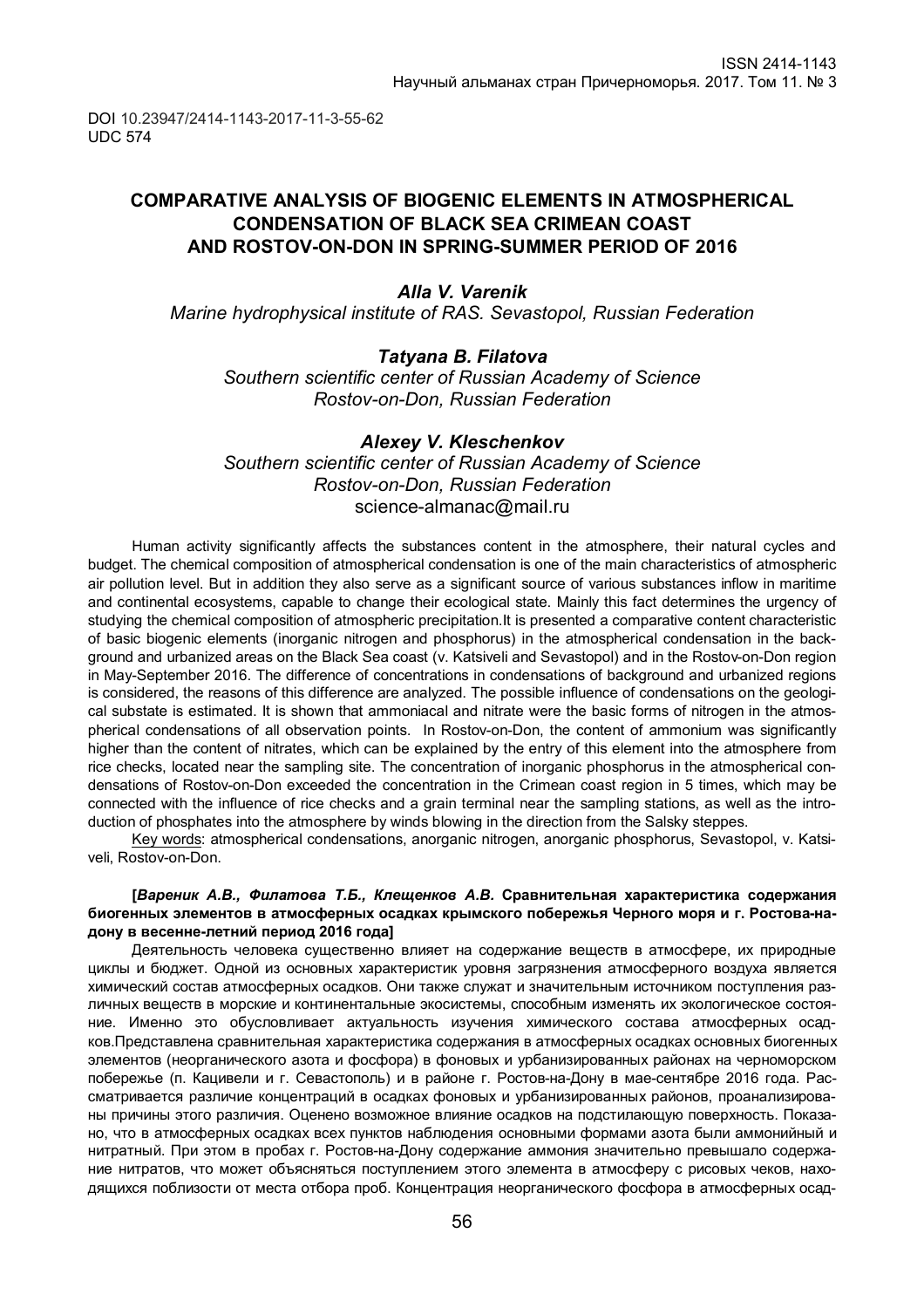ках г. Ростов-на-дону превышала концентрации в районе Крымского побережья в 5 раз, что может быть связано с влиянием рисовых чеков и зернового терминала недалеко от станций отбора проб, а также с привнесением фосфатов в атмосферу ветрами, дующими по направлению от Сальских степей.

Ключевые слова: атмосферные осадки, неорганический азот, неорганический фосфор, г. Севастополь, п. Кацивели, г. Ростов-на-Дону.

*Alla V. Varenik – Marine hydrophysical institute of RAS. Sevastopol, Russian Federation. Tatyana B. Filatova– scientific worker. Southern scientific center of Russian Academy of Science. Rostov-on-Don, Russian Federation.* 

*Alexey V. Kleschenkov – candidate of geology, head of the department. Southern scientific center of Russian Academy of Science. Rostov-on-Don, Russian Federation.*

*Вареник Алла Валерьевна – Морской гидрофизический институт РАН. г. Севастополь, Россия. Филатова Татьяна Борисовна – научный сотрудник. Южный научный центр РАН. Ростов-на-Дону, Россия.*

*Клещенков Алексей Владимирович – кандидат геологических наук, заведующий отделом. ЮжныйнаучныйцентрРАН. Ростов-на-Дону, Россия.*

Chemical composition formation of the atmospherical precipitation occurs under the influence of various factors, among which, first of all, the content of various substances in the atmospheric air. Releases of biogenic matters to the atmosphere can be of natural and anthropogenic character. Human activity – agriculture and industrial production of ammonia (ammonium nitrogen), industrial production of azotic acid, exhaust gases from transport and fuel combustion (nitrogen oxides) are usually considered to be the source of nitrogen[1]. At the same time, phosphorus in the atmosphere has as anthropogenic origin (metallurgical production, production and application of fertilizers to the soil), so natural (wind erosion, volcanic activity, generation of biogenic aerosols by plants) [2]. Removal of pollutants from the atmosphere is carried out in two ways: with atmospherical condensation and dry fallout. Most intensively, they are excreted with atmospherical condensation [3].Data about the chemical composition of atmospherical condensation samples can serve as an indirect integral indicator of air pollution.

Atmospherical condensation characteristics over a specific territory directly depend on the physical and geographical conditions and can often vary in space and time, for instance, under the influenceof the circulation processes. The composition of rainwater largely depends on the environmental situation of the place where the cloud was formed, it is determined by the intensity of emission sources, meteorological conditions, the region of condensation nuclei formation, and the atmosphere state along the route of air masses, carrying condensation to the region.

The content of individual components in atmosphericalcondensation, primarily depends on the amount of condensation: the more condensation, the less their contamination. And this dependence is always manifested – both in individual samples, and in averaged over the months, seasons, and years. Also the direction of the wind, and the intensity of condensation, and the weather, which precedes the condensation(the duration of the period without condensation) influence significantly.The samples of rainwater, collected in a few minutes after the beginning of the rain, will be "cleaner" than those taken immediately, and they also may have other values of the contained substances [4].

Between May and October 2016 in Rostov-on-Don, 14 single samples of atmospheric condensation were collected at the station, located on the left bank of the Don River. In Sevastopol for a comparable period, 26 condensation samples were taken and processed, in Katsiveli settlement (background point of the Crimean coast) – 14 samples.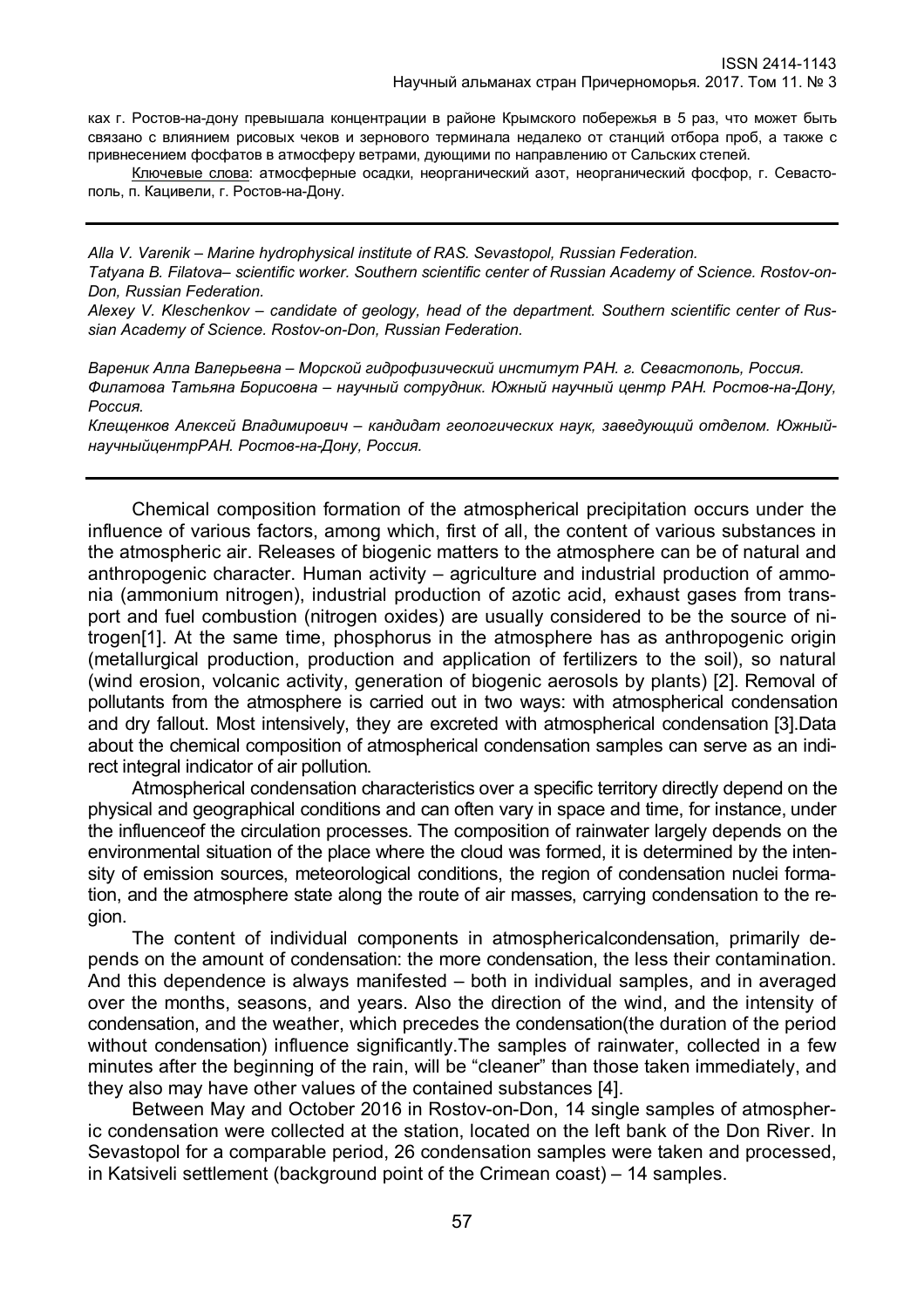The selection and treatment of atmospheric condensation samples for the biogenic elements content in them was carried out in accordance with Guideline Document DD52.04.186-89 "Guidelines for the control of atmospheric pollution". For analysis, it was especially important to collect the first, most polluted condensation. During the selection of atmosphericalcondensation, foreign substances were not allowed to enter the sample in the intervals between precipitation. Single samples were collected for each occurrence of precipitation. During the work, hydrometeorological data were recorded, which appear to be independent characteristics of the state of the natural environment, and also used to interpret the dynamics of the biogenic matters content in the atmosphere.

At all points of observation, samples were taken to the condensation collector, which opens only at the time of precipitation, in accordance with recommendations [5; 6]. An automatic condensation collector for sampling atmospherical precipitation and aerosols that meets WMO requirements was established in Katsiveli village according to the MHI order and accomplished in the optics and atmosphere Institute of V.E. Zueva of Siberian RAS department (Tomsk) (pic. 1).



Picture 1. Atmosphericalcondensation sampling station (a – d. Sevastopol, b– v. Katsiveli)

Polyethylene jars (bottles) intended for taking and storage of the samples were delivered to the station from the chemical laboratory thoroughly washed, closed and numbered. They were opened only at the time of precipitation sampling. At the end of the rain, the precipitation was poured into prepared polyethylene jars and delivered to a chemical laboratory. If it was not possible to immediately deliver samples, they were stored in the refrigerator for 24 hours. Precipitation, which number did not allow the chemical analysis conduction, was not processed.

After filtering the selected samples of rainwater, the concentrations of the biogenic matters were determined using standard techniques recommended for use in hydrochemical studies: phosphates– according to the method of Morphi and Raili [7]; nitrites – according to the method of Bandschneider andRobinson [8]; nitrates – according to the method ofMorris and Raili (in modification of Grasskhoff; StriklandParsons; Sapozhnikov, Gusarova, Lukashev) [8]; ammonium ions – according to the method of Sagee-Solorzano[9].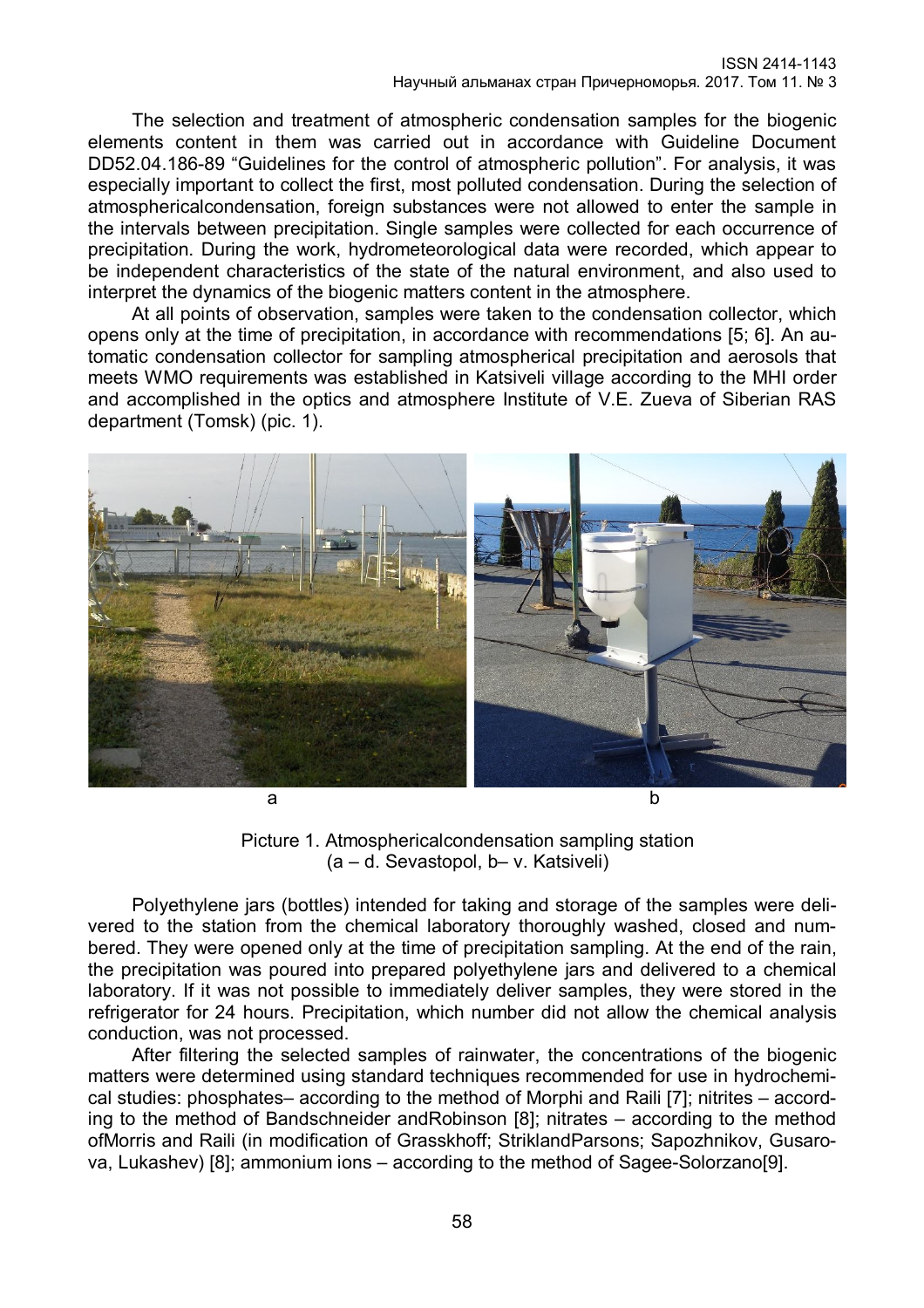Taking into account that separate quality standards were not developed for atmospherical condensation, to estimate the precipitation contamination by biogenic elements we were guided by the values of the maximum allowable concentrations (MAC) for fishery reservoirs[10].According to the norms of MAC for ammonia nitrogen it comprises 2900 mkgN/dm<sup>3</sup> under the salineness 13–34‰ and 400 mkgN/dm<sup>3</sup>under the salineness less than 13‰, nitrate nitrogen – 9000 mkgN/dm $^3$ , nitrite nitrogen – 20 mkgN/dm, phosphates – 50 mkgP/dm<sup>3</sup> (oligotrophic waters), 150 mkgPdm<sup>3</sup> (mesotrophic waters)и 200 mkgP/dm (eutrophic waters).

The content of ammonium nitrogen in the atmospheric precipitation in the city of Rostov-on-Don varied from 18.57 to 83.57 micromole / dm3, the range of nitrite concentration changes was 0.43-4.86 micromole / dm3, nitrates 21.43-56, 43 micromole / dm3, phosphates – 1.77-16.13 micromole / dm3. At the same time, the content of ammonium in the precipitation exceeded the MAC value for fishery waters (for salinity less than 13 ‰) in 10 cases from the total number of samples taken, nitrites in 3 cases, and phosphates in 7 cases (in comparison with the MAC for eutrophic waters).In the case of nitrate nitrogen, the values of concentrations exceeding the MAC were not determined.

The atmospherical precipitation of the Crimean coast was also characterized by the increased concentrations of biogenic elements. The nitrite content varied in the range 0.19-6.95 micromole / dm3, ammonium 11.47-166.26 micromole / dm3, nitrates 25.77- 302.63 micromole / dm3, phosphates 0.19-4, 66 micromole / dm3.In 7 cases the concentration of nitrite nitrogen exceeded the maximum admissible concentration for fishery waters. The phosphate content in one case approximated the MAC value for mesotrophic water bodies, to which the Black Sea belongs [11], but did not exceed it.

The average biogenic matters concentrations in the atmospherical precipitation samples for the observation period are represented in the table.

|  | Table, the average concentration of biogenic matters in the rainwater samples, mi- |  |                  |  |
|--|------------------------------------------------------------------------------------|--|------------------|--|
|  |                                                                                    |  | cromole / $dm^3$ |  |
|  |                                                                                    |  |                  |  |

| Observationpoint | $NH_4$                     | NO <sub>3</sub> | NO <sub>2</sub>          |               |
|------------------|----------------------------|-----------------|--------------------------|---------------|
|                  | micromole /dm <sup>3</sup> | micromole       | micromole $\text{/dm}^3$ | micromole /dm |
|                  |                            | $\rm{dm}^3$     |                          |               |
| Rostov-on-Don    | 39,27                      | 35,63           | 1,20                     | 8,20          |
| Sevastopol       | 51,83                      | 71,52           | 2,58                     | 0.97          |
| Katsiveli        | 63,4                       | 48,16           | 0,23                     | .76           |

As can be seen from the table, the average content of nitrates in the samples of Sevastopol was almost in 1.5 times higher than in Katsiveli and in higher 2 times in than in Rostov-on-Don. The predominance of nitrates in the city of Sevastopol can point to the element anthropogenic arrival, associated with emissions increase from road transport in the city in the beginning of the holiday season, from maritime transport, based near the sampling point, and also from air as a result of visibly intensified civil and military aviation.

Ammonium and nitrates were the main forms of nitrogen, entered with atmospheric precipitation at all points of observation, nitrites did not exceed 2 %(pic. 2).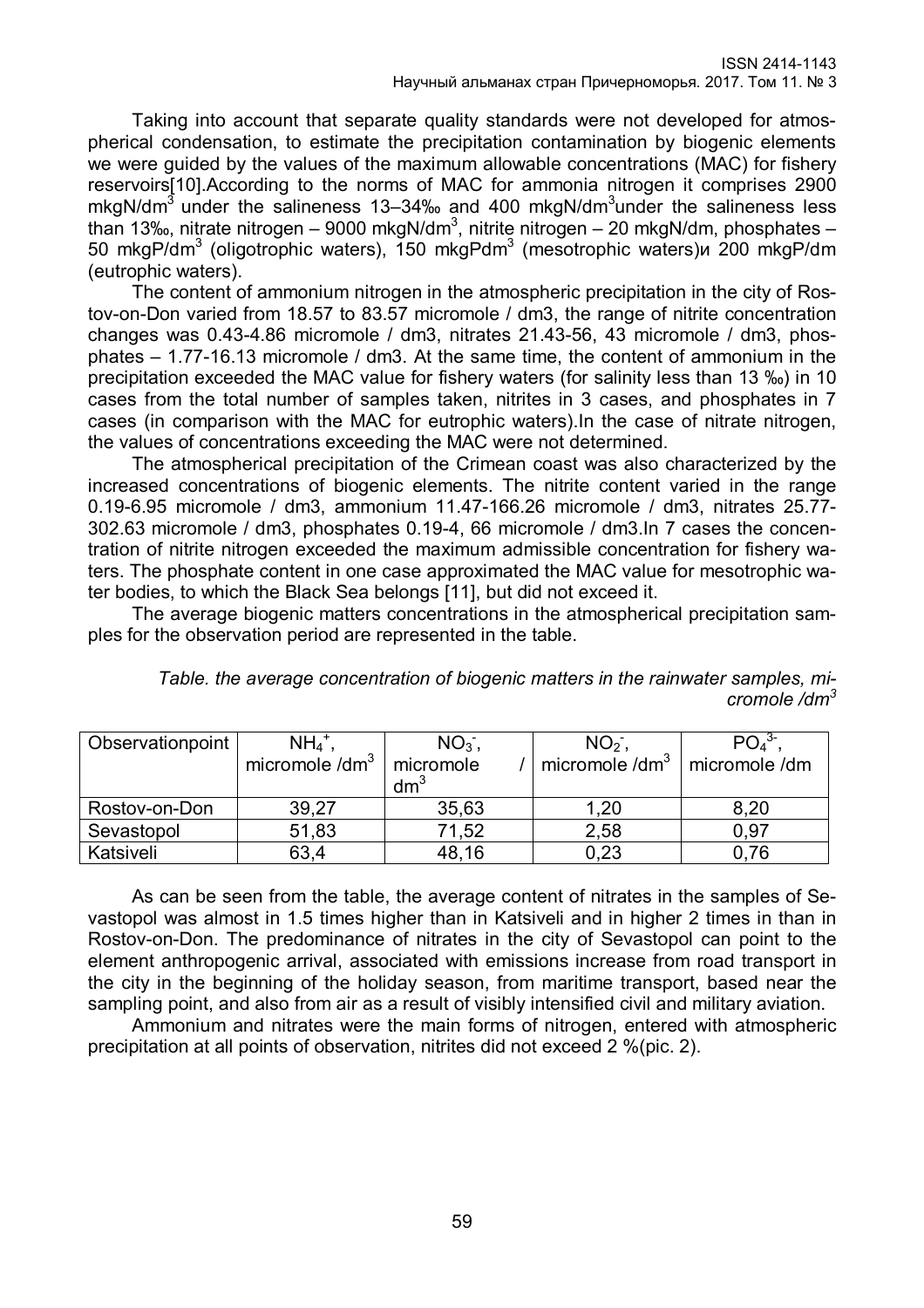

Picture 2. The relative contribution of anorganic nitrogen froms in the samples of the atmospherical condensation (a – cRostov-on-Don, b – cv. Katsiveli, c – cSevastopol)

As can be seen from Figure 2, on the left bank of the Don, the percentage ratio of nitrates to ammonium was practically the same: ammonium accounted for 51% of inorganic nitrogen and 47% for nitrates. As one can see from the picture 2, the percentage ratio ofnitrates and ammonium was practically equal on the left bank of the Don river: ammonium accounted for 51% of inorganic nitrogen and 47% for nitrates.The high concentration of ammonium in comparison with nitrates in the sediments of Rostov-on-Don may indicate about the influence on the atmosphere air contamination condition by check plots, situated near the sampling place. the percentage ratio of ammonium and nitrates in the atmosphericalcondensationat the background station in the village of Katsiveliwas close to the ratio of elements in the precipitation on the left bank of the Don and comprised 56:43, while it was the opposite in the urbanized area of Sevastopol– 42:57.

After a long period without precipitation in Rostov-on-Don (for example, from 30 of June to 21 of July), increased concentrations of ammonium and nitrate ions (81.42 and 45.71 micromole / dm3, respectively) are determined in rainwater samples. At the next rain (a day later), the content of these compounds decreased by 2-4 times. Then, after 10 days of hot weather without precipitation, the concentrations, exceeding the previous ones in 2- 3 times were determined. The same decrease was observed in May, during rainwater sampling for several days without interruption.Similar fluctuations were noted in September, when there was no precipitation from July 31 to September 20, and on September 20, the samples showed an increased content of ammonium and nitrate nitrogen (55.71 and 60 micromole / dm3, respectively).In the samples, collected in the next few days, the content of these biogenic matters decreased. There was no such tendencyin Sevastopol and Katsiveli village.

The amount of precipitation is also one of the main factors, determining the concentration of nutrients in atmospherical condensation. This particularly applies to soluble elements, such as anorganic nitrogen.Graphs ofanorganic nitrogen concentration change in the precipitation from its quantity were builtfor all points of observation(pic. 3).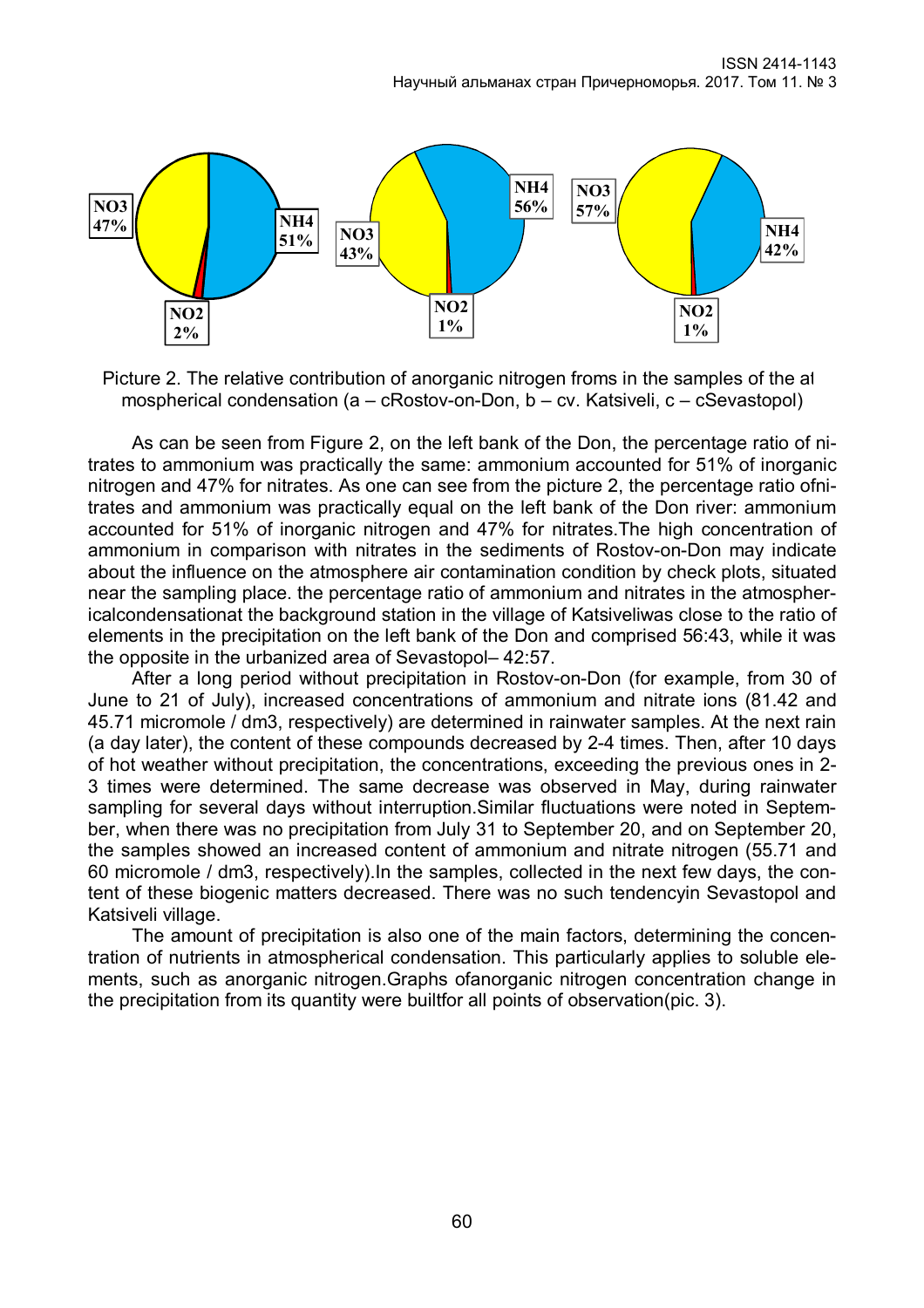

Picture 3. The anorganic nitrogen alteration in atmospherical precipitation samplings (a – cv. Katsiveli,b – cSevastopol, c – cRostov-on-Don)

As can be seen from pic. 3, in the condensation of the Crimean coast there is a decrease in concentration with an increase in the amount of precipitation. This is explained by the dilution effect of the samples, when the main amount of pollutants is washed out of the atmosphere by the initial portion of precipitation, and dilution occurs with further precipitation of rain[12].Statistically insignificant decrease of concentration is observed for samples, selected in Rostov-on-Don.

The average concentration of anorganic phosphorus at the sampling stations near the Crimean coast comprised: 0.97 micromole / l in Sevastopol, 0.76 micromole / l in Katsiveli.In Rostov-on-Don, the average phosphate content in the sediments was 8.20 micromole / l.Attention is drawn to the considerably higher concentrations of phosphates in the atmospheric precipitation of Rostov-on-Don in comparison with the precipitation near the Crimean coast. This also can be connected with phosphate fertilizers using for check plots. In addition, phosphates can enter the atmosphere with winds, blowing from the southeast, and bringing this element from Salsk steppes.The Rostov grain terminal activity can also contribute to this.

Taking into account that atmospherical condensation deliversbiogenic elements togeological substate, including reservoirs, it is possible to trace their impact on aquatic ecosystems, in particular, on the ecosystems of the coastal regions of the Black Sea and the Don River. To analyze the effect of precipitation on aquatic ecosystems, one can use the ratio of Redfield [13] nitrogen to phosphorus, which equal to 16: 1. In the sediments of Sevastopol this ratio for the period under study comprised 130: 1, in Katsiveli– 147: 1, in Rostov-on-Don  $-1:9$ .

As it can be seen, correlation values of the nitrogen:phosphorus in the atmospheric precipitation of the Crimean coast far exceed the original ratio of Redfield.Some researchers [13] suppose that more intensive admission of anthropogenic nitrogen in the ocean can lead to the situation that some sea areas with limitation in nitrogen will turn to the regions with limitation in phosphorus.

The reverse situation is observed in the atmospherical precipitation of Rostov-on-Don: precipitation occurs on the surface of the Don River, where phosphorus presents in much larger quantities than in natural aquatic ecosystems.

From the obtained results, it can be concluded that the arrival of atmospheric precipitation can change the C: N: P balance in the surface layer of the Black Sea and the river Don.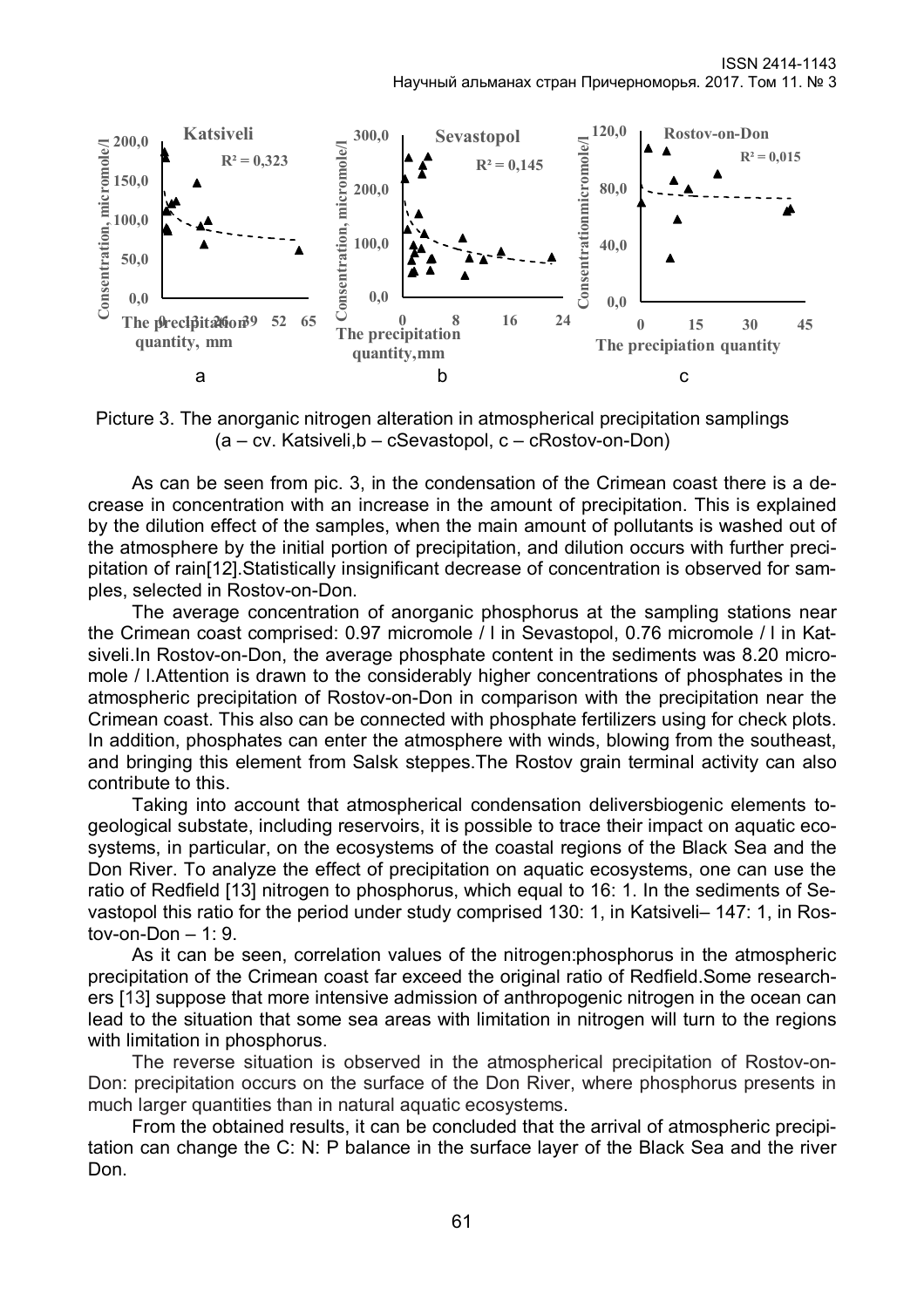Organized short-term monitoring of the biogenic matters content in the atmospheric precipitation of the Crimean coast and Rostov-on-Don revealed some regularities in the formation of the precipitation chemical composition.Ammonium and nitrates were the main anorganic nitrogen forms, taking place in precipitation, in all observation points. Their ratio at different sampling points varied depending on the entry sources of these elements into the atmosphere.There was a decrease in anorganic nitrogen content in the samples under the increase of the precipitation amount that may be explained as the samples dilution effect. However, this decrease was statistically insignificant in Rostov-on-Don.The increased concentrations of biogenic elements in the samples, taken on the left bank of the river Don, were observed under the increase of the "dry" period without precipitation. The concentrations were significantly reduced in the subsequent samples of precipitation.

Phosphate concentrations in atmospheric precipitation samples of the Crimean coast were in order lower than the concentrations of phosphates in Rostov-on-Don. This may be connected withphosphate fertilizers using for check plots, with entrance of phosphates with winds, blowing from southeast, and bringing this element from the Salsk steppes. The activity of Rostov grain terminal can also contribute to this.However, the concentration series are rather small, and further work is planned to specify the data, obtained during this study.The work is carried out within the framework of state target of MHI RAS on the theme 0827-2014-0010 "Complex interdisciplinary researches of oceanologic processes, determining functioning and evolution of Black and Azov sea ecosystems, on the basis of modern control methods of sea environment state and GRID-technologies"(cipher "Fundamental oceanology") andIAZSSC RASРАНon the theme 01-17-03 "Modern state and long-term variability of south Russia seas littoral ecosystems".

## *Литература*

- 1. *Баранов А.Н., Янченко Н.И*. Состав атмосферных выпадений в районе города Братска // Системы. Методы, Технологии. 2010. № 6.
- 2. ГОСТ 17.1.5.05-85. Охрана природы. Гидросфера. Общие требования к отбору проб поверхностных и морских вод, льда и атмосферных осадков. М., 1986.
- 3. Методы гидрохимических исследований основных биогенных элементов / ред. В.В. Сапожников. М., 1988.
- 4. [Приказ Федерального Агенства по Рыболовству № 16326 от 09.02.2010.](http://oceanography.ru/index.php/2013-10-25-13-45-55/2013-05-26-09-09-40)
- 5. РД 52.04.186-89 Руководство по контролю загрязнения атмосферы. ЧАСТЬ II Региональное загрязнение атмосферы.
- 6. РД 52.24.382-2006. Массовая концентрация фосфатов и полифосфатов в водах. Методика выполнения измерений фотометрическим методом. Ростов-на-Дону, 2006.
- 7. РД 52.24.383-2005. Массовая концентрация аммиака и ионов аммония в водах. Методика выполнения измерений фотометрическим методом в виде индофенолового синего. Ростов-на-Дону, 2005.
- 8. *Свистов П. Ф., Полищук А. И.* Атмосферные осадки над городами и регионами России // Природа. 2014. № 3.
- 9. *Burlakova Z.P., Eremeeva L.V., Konovalov S.K*. Inventory and fluxes of particulate organic carbon and nitrogen in the Black Sea oxic/anoxic water column // Oceanography of the Eastern Mediterranean and Black Sea. Proceedingofthe "Second International Conference on Oceanography of the Eastern Mediterranean and Black Sea: Similarities and Differences of Two Interconnected Basins", 14 – 18 October 2002. Ankara, Turkey, 2003.